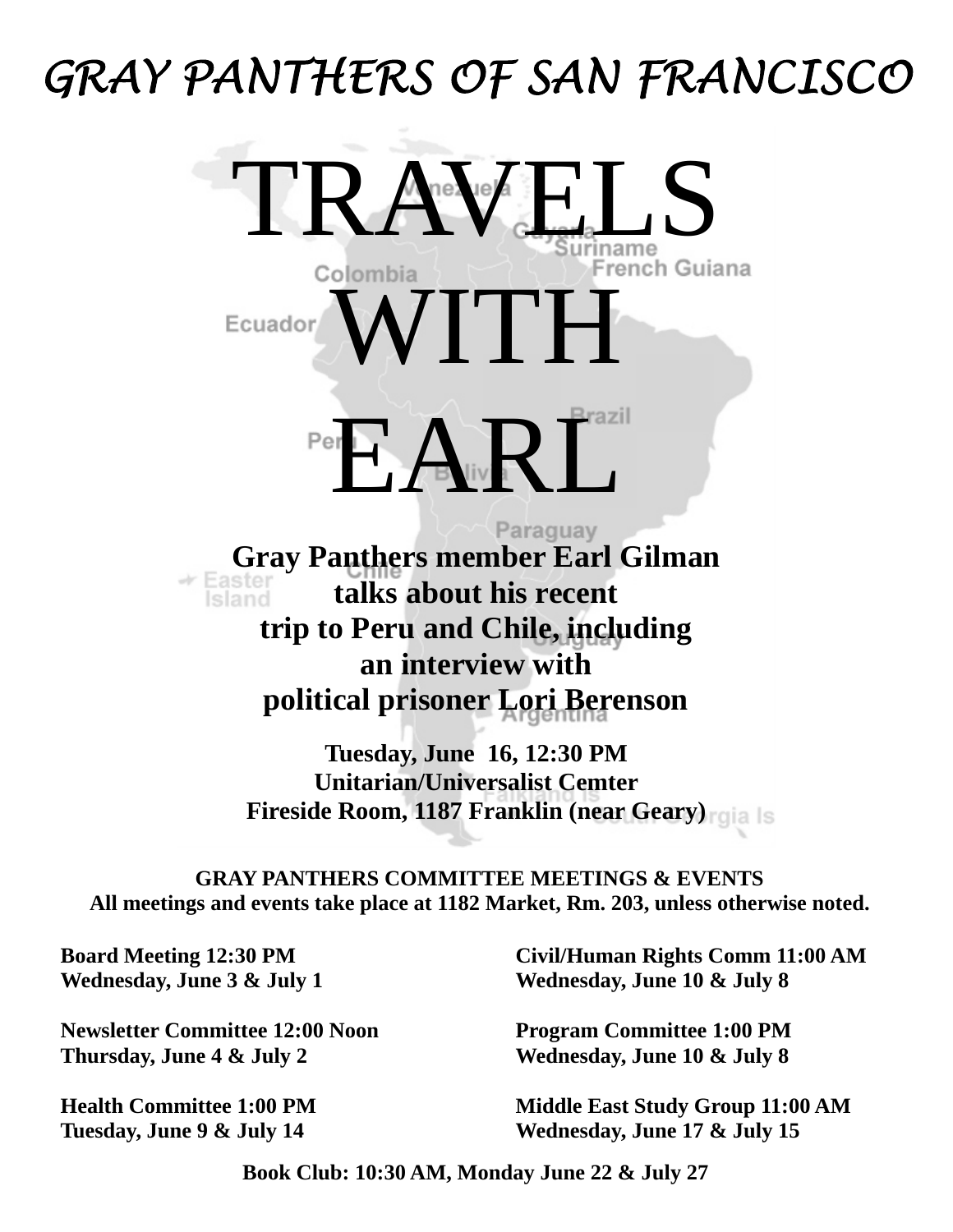### **Solomon Speaks at the U-U**

In Norman Soloman's May 3 talk to members of the Gray Panthers and the Unitarian Universalist Forum, co-sponsors of the event, he framed his evaluation of Obama's first 100 days in the context of the wars in Iraq, Afghanistan and Pakistan.



Solomon showed an excerpt  $\overrightarrow{MAD}$  from his recent film, "War EASY Made Easy," in which Martin Luther King discussed the "madness" of militarism that allows a nation to sacrifice its

people for war and war-making. King spoke about the Vietnam War, but in Solomon's view, little has changed: while spending \$2 billion a day on the military, Obama cannot keep the promises he made for reform of healthcare, housing, education, transportation, energy supply, etc., and therefore the nation cannot move forward.

In Kosovo, Solomon said, NATO bombed for 78 straight days. It was widely considered a "perfect war," even by many anti-war activists, because no *American* lives were lost. Today, we have "clean war": young 'pilots' in Nevada sending unmanned drones at human targets in Afghanistan and Pakistan, then going home to tuck their children into bed. It's all one big video game.

While there are vaguely hopeful signs of modulation of belligerency toward Iran and slightly more favorable trends toward the Israeli-Palestinian conflict, Solomon was not sanguine about the future. He served as an Obama delegate to the 2008 Democratic National Convention in hopes that grassroots pressure could move Obama in a progressive direction. Now he sees Obama's skill at finding and occupying the center of political gravity as an obstacle to progress, and progressives need to stop giving him a pass, especially on war. "As I said last time I was here," Solomon recalled, "the best way not to get disillusioned is not to have illusions in the first place."

In a recent article, Solomon wrote, "...in the real world, individual heroics are a fool's gold when compared to the genuine value of building political movements." Another way of saying this: Obama will not save us. We are the change we've been waiting for.

**Travels With Earl** 

Steinbeck had *Travels With Charley*. This month we have Travels with Earl. Our GP member Earl Gilman just came home from six weeks in South America, mostly Peru and Chile. Who and what he saw and how he got there are not quite the same as going with Grand Circle Tours or Elderhostel. Come journey with Earl for a different view of some of our South American neighbors.

## **Lots of New Faces at General Meeting**

Our general meeting this month was a follow-up discussion of Norman Solomon's talk at the Forum on May 3. In a nice bit of reciprocity, a number of regular Forum people came to our discussion.

There was quite a range of opinion about the Obama administration so far. Many were disappointed that he is ramping up the war in Afghanistan and Pakistan, that his government is replete with Wall Street sympathizers, that his efforts to expose and prosecute people responsible for the torture policies have been insufficient, and that so little stimulus money has gone to job programs and help for people being evicted or foreclosed.

Others pointed to Obama's reversal of Bush's policy to deny funds to international family planning groups that included abortion, to his support for green energy, and to his efforts to reach out to other countries...and, they counseled patience—the new administration is young.

While most seemed to agree that progressives need to keep up the pressure if they hope to see changes, some felt that significant change simply is not possible under capitalism, and pointed to increased public support for socialism as the best hope.

All in all, a lively and interesting discussion, and we hope the new people will join us again!

Congratulations SF Labor Council...

...for reaffirming your support for dropping the charges against the SF 8 in spite of the SF Police Officers' Assn. ultimatum: rescind or we withdraw from the Council. The case against the eight black men accused of killing Sgt. John Young in 1971 was suddenly revived two years ago.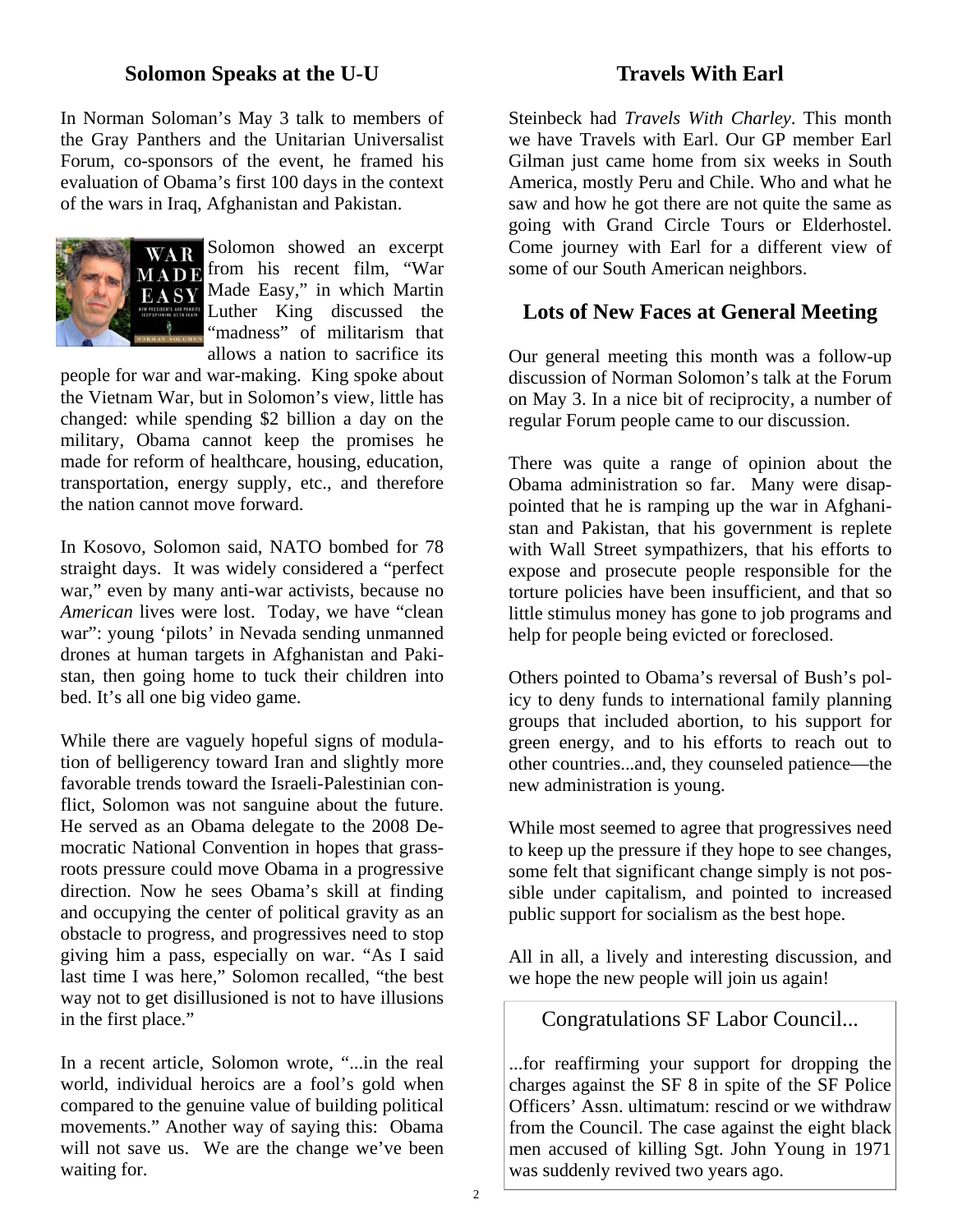## **Is Care-Not-Cash a Success?**

A May 3 *Chronicle* article on Mayor Newsom's Care-Not-Cash proclaimed, "SF Making Strides to Solve Homeless Problem. 83 percent reduction in people receiving checks who are homeless." A new member was outraged. "Are we to be happy that there has been a 5/6th reduction in money for homeless people? How does this relate to abatement of human suffering? Why does the *Chronicle*  or Newsom feel that it's a great accomplishment?"

Most General Assistance (GA) recipients got their checks reduced to \$65 monthly, but only one in three or four got any kind of housing. And "housing" increasingly means a shelter bed.

The increasingly inadequate number of shelter beds are reserved for those GA recipients because every shelter bed occupied by a GA recipient represents a big savings for the City.

If you don't qualify for GA, such as being undocumented, or are receiving any other benefits (like most seniors and people with disabilities), you start standing in line at 4 AM to get a bed, and even then you'll be turned away an average of six times a month. You're not allowed to use your bed until 8 PM, so you're on the street all day. The drop-in center where you can rest or use the bathroom is being closed as part of the budget cuts.

If you get a bed, it's supposed to be yours for a week, but some are one-night-only beds that belong to other programs but aren't being used that night for some reason. So if you're unlucky enough to be assigned a one-night-only bed, you're back on the line the next morning at 4 AM hoping you'll get a week-long bed.

The number of families needing shelters doubled from 2007 to 2008, At the same time, the city has reduced family shelter beds by 20 percent, and the waiting list is now more than four months long meaning families are waiting for shelter longer than they can actually stay in it.

Around 3 AM on even the coldest of nights, a City water truck makes its rounds through the Tenderloin, hosing down doorways where homeless unable to get a bed are sleeping. And this is what Newsom and the *Chronicle* call success.

## **Youth Train for War at Home & Abroad**

People opposed to increasing militarization in the US have reason to be concerned at two items in the news recently. The first is the May 12 vote by the San Francisco School Board to continue the Junior ROTC program in San Francisco high schools. JROTC has been in limbo for three years after opponents convinced the Board to phase out the 90 year-old program, then voters passed a nonbinding resolution in support of it. JROTC supporters have since been lobbying the Board to rescind its earlier decision; the Board caved in.

Current JROTC enrollment nationwide stands at a high of 273,000 after DOD expanded it in the 1990s and the No Child Left Behind Act improved access for military recruiters. JROTC now operates in 1555 schools, located in every state and overseas. In testimony before the House Armed Services Committee in 2000, armed services representatives said 30%-50% of graduating JROTC members go on to join the military. Some groups opposing JROTC put the percentage much higher.

Two days after the School Board's vote, the *New York Times* ran a front page article describing a program by the Explorers, an organization for older Boy Scouts, that "is training thousands of young people in skills used to confront terrorism, illegal immigration and escalating border violence…." 35,000 high school students participate in the training, which has been shaped by agents from the Border Patrol, Homeland Security, and the FBI., where many who have gone through the Explorers' program eventually find work.

The enthusiastic support by many young people for the Junior ROTC and the Explorers' program should give us pause. It's not *just* about jobs. It's about a culture that glamorizes power and authority, especially when it's in uniform.

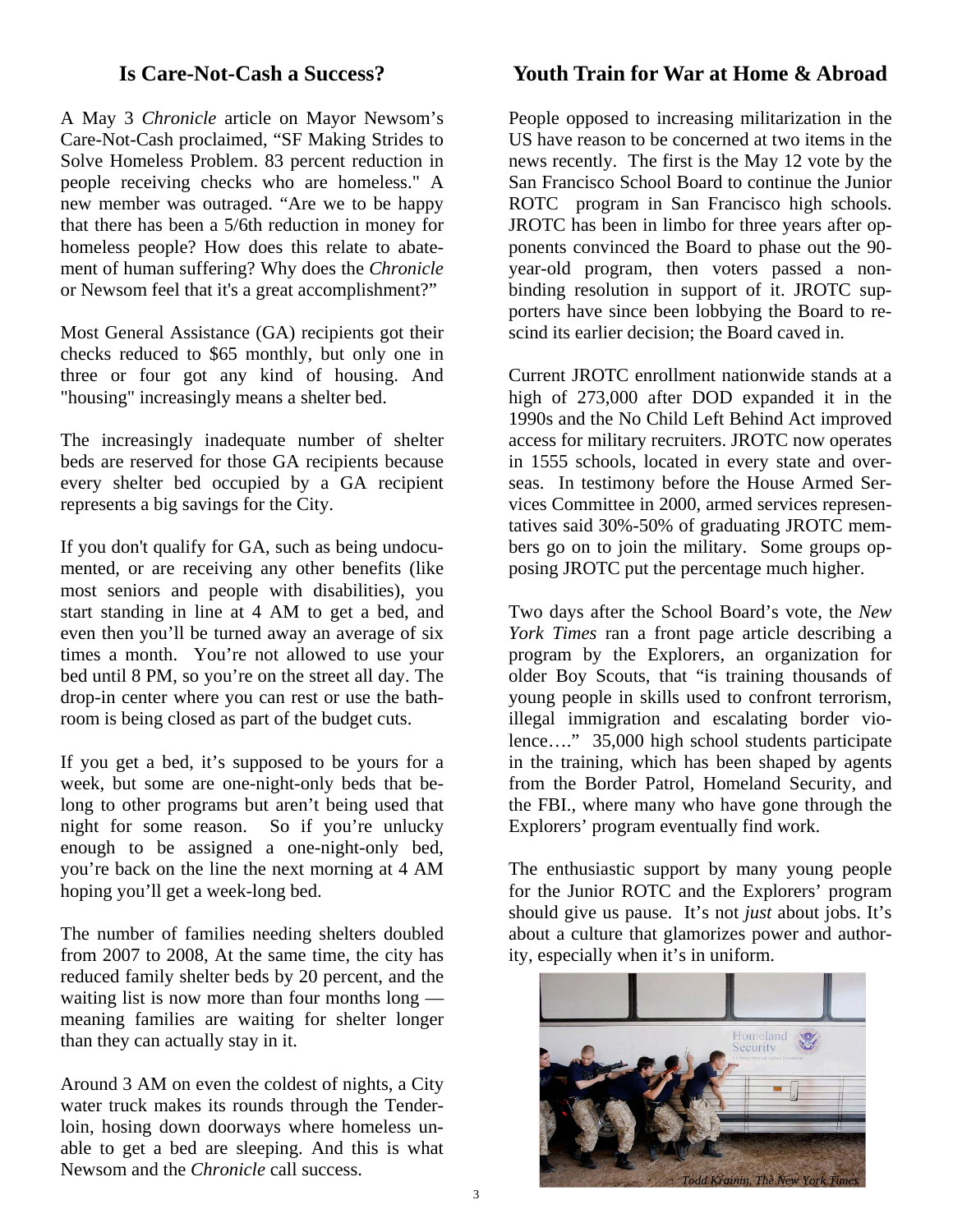## **Whose Cost of Living?**

According to the Congressional Budget Office, for the first time in over 30 years there will be no COLA for Social Security beneficiaries; possibly until January 2013! Seniors and people with disabilities have always received an annual increase of at least 1.3 percent since automatic Cost of Living Adjustments (COLA) went into effect in 1975.

Any recent trip to the grocery store, payment of your utility bills, your MUNI fare and medical bills are evidence that our cost of living has indeed gone way up. Nearly half a million seniors living alone in California lack sufficient income to pay for a minimum level of housing, food, health care, transportation and other basic expenses, according to a new policy brief by the UCLA Center for Health Policy Research and the Insight Center for Community Economic Development. The Senior Citizens League analyzed 15 key expenditures and found that people 65 and over have lost 51 percent of their buying power since 2000. The Consumer Price Index for Elderly Consumers, CPI-E, more accurately reflects senior costs. By tying the annual increase in the COLA to the CPI-E seniors would see much needed relief in their monthly checks during most years. A senior who retired with a benefit of \$460 in 1984 would have received almost \$12,014 more over the past 26 years based on the CPI-E.

At a recent San Francisco Budget Committee meeting, CARA, Gray Panthers, Planning for Elders, SAN, and New Leaf Outreach to Elders, urged Supervisors to support the Elder Economic Security Index, a more realistic measurement of the real cost of living. We urge members to call the Board of Supervisors to support the Elder Index, and call our representatives to protest freezing of Social Security cost of living adjustments.

#### **Speak Truth to Power**

**Call all of your representatives. We need our COLA!** 

*Whitehouse toll free 1-866-622-2184 Or www.whitehouse.gov* 

## **A Taxpayer's Look at the Bailout**

The monster bailout of Wall Street et al in our country is being paid for by taxpayers. Let's look at some of those taxpayers, courtesy of the Institute of Policy Studies, as reported in *The Nation*:

|                             | Income in 2006   | Income tax rate |
|-----------------------------|------------------|-----------------|
| Most affluent               |                  |                 |
| $1\%$ in 2006 \$1.3 million |                  | 22.8%           |
| Equivalent                  |                  |                 |
| group $1986$                | \$507,520        | 33.1%           |
| Richest 400                 |                  |                 |
| <i>in 2006</i>              | $$263.3$ million | 17.2%           |
| Richest 400                 |                  |                 |
| <i>in</i> 1955              | $$12.3$ million  | 51.2%           |

The richest 400 in 2006 made more than 20 times those in 1955 and had a tax rate three times lower. If our current richest four hundred paid at the rate of the Eisenhower years, the IRS would collect 35.9 billion dollars more.

That's the richest four hundred. Change that to those who make over 2 million (about 139,000) in 1955 (in 2006 dollars) they would have been taxed at 49%. In 2006 the rate was 23.2%. Another \$202 billion.

The Institute's proposals: 50% tax rate for those who make over \$2 million; reverse the Bush tax cuts for the wealthy; tax financial transactions such as stock sales; eliminate lower rates for capital gains and dividends; institute a progressive estate tax; end overseas tax havens; close loopholes on huge ex-



dianosphere.com

ecutive compensation taxes.

Feel free to add your own. Remember—what they don't pay is paid for by the rest of the taxpayers us. *The Nation's* comments: total increase to federal revenue— \$450 billion. Having a fair tax system—priceless.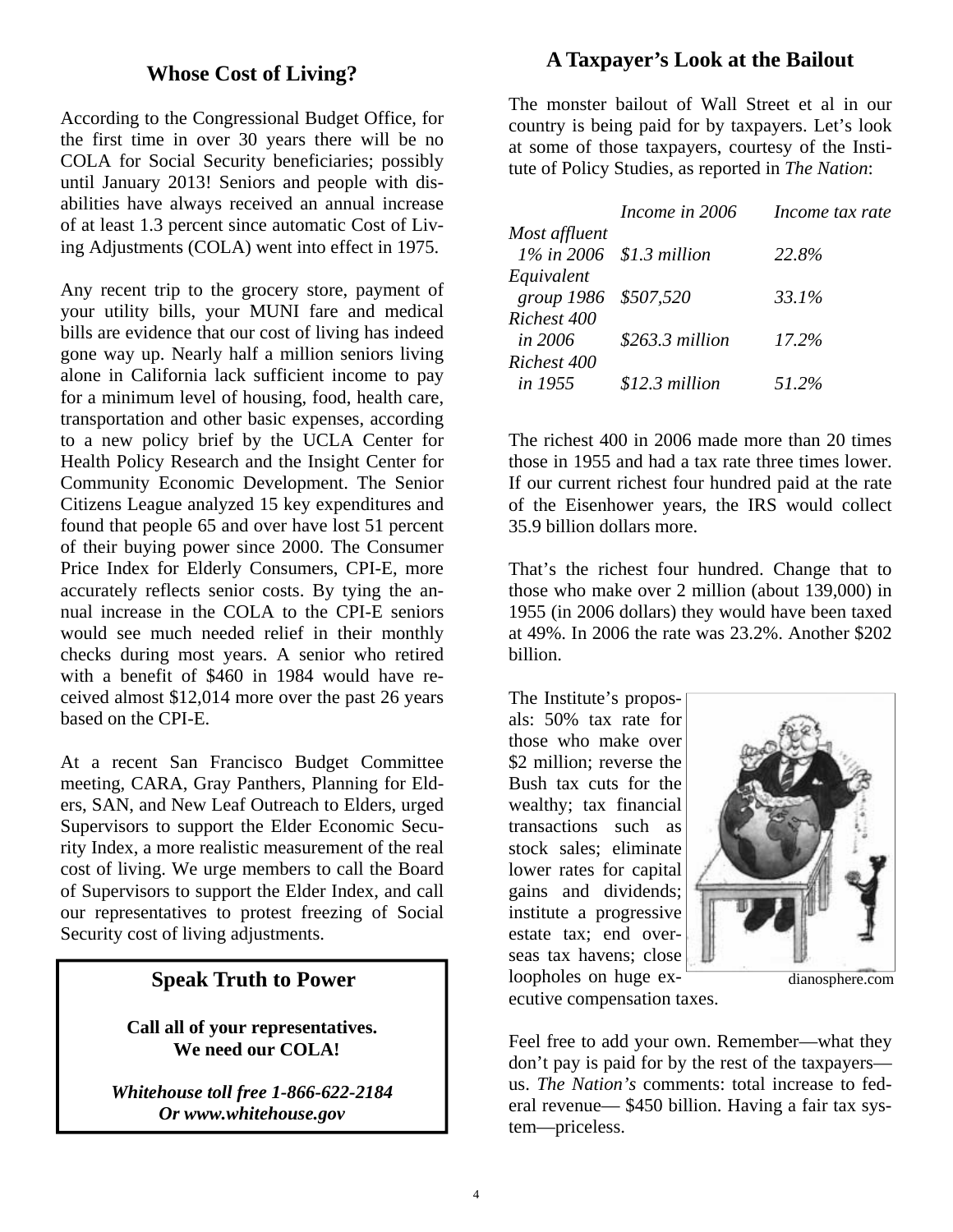## **Heard on the Bus**

*Last month our Newsletter had an article by one of our members who was on the Single Payer Only April 15 bus to Sacramento for the first Senate hearing on SB 810 (formerly SB 840). Another of our members on the bus was interviewing people for a report to Single Payer about why they were going. Below are excerpts from the interviews.* 

Claudia N. Chaufan, MD, PhD (SF), Asst. Professor UCSF, said about health care inequality, "At least this much was clear to me: health care is not a 'good' comparable to a laptop or designer shoes that you can shop for until you get the best deal...it is precisely when you most need healthcare that you can comparative shop the least."

Dr. Chaufan further elaborated on the existing situation in the US: health insurers have been some of the greatest beneficiaries of Medicare and Medicaid, the US's existing public programs, because these programs have cleaned the health care market of the sickest customers ( the elderly, the very sick and the poor) and left the healthier customers to private insurers.

Barbara Sloan, (Oakland) member of CARA, said she didn't like the cuts in services and the constant increases in co-pays and fees. She thinks that many people are sold health insurance and find out the hard way that misleading statements are a routine ploy, and when problems crop up there is nobody to clean up the mess.

Roni Howard (SF) of Single Payer Now and CARA, a retired teacher, has good healthcare and is motivated to work for Single Payer Healthcare not for herself but because it is urgent for society and because she's outraged that the good healthcare that she enjoys is not available to others.

Alice Lindstrom Davis (SF), member of Churchwomen United and the Postal Workers Union, has good coverage through the Federal Employees health system, but believes in Single Payer because she thinks it is just wrong that you should be denied healthcare or have your life fall apart because of illness or a chronic condition.

Sheila Gold-Macher (Berkeley), of the Gray Panthers, thinks people are ready now. "Just show them *SICKO,"* she said.

#### **Propositions We Wanted**

Rather than wasting time and money on the May 19th ballot measures, we could have voted on the following:

**Our Prop 1A**: Repeal the 2/3 majority vote for passage of the budget

**Our Prop 1B**: Revise Prop 13 taxation on corporate property while protecting homeowners

**Our Prop 1C:** Impose an Excess Profits tax on corporate profiteers

**Our Prop 1D:** Restore the original vehicle registration tax

**Our Prop 1E:** Return the highest bracket of the progressive income tax rate to at least 11%

## **Letter from 14 Members**

Dear President Obama, May 6, 2009

More than 100 days have passed, but we see no sign of economic change. We would like you to understand our view of economic change. We are not banks; we are not Wall Street; we are Main Street. We see the economy from the picture of everyday life. We see grim unemployment. You could reduce the unemployment by starting a work program. Giving money to banks has not reduced unemployment. We urge you to use your power wisely. A work project would be wise use of your power and our tax dollars.

Sincerely,

The Gray Panthers of San Francisco



Silver Tsunami at San Francisco City Hall, March 24, 2009: seniors protest budget cuts.